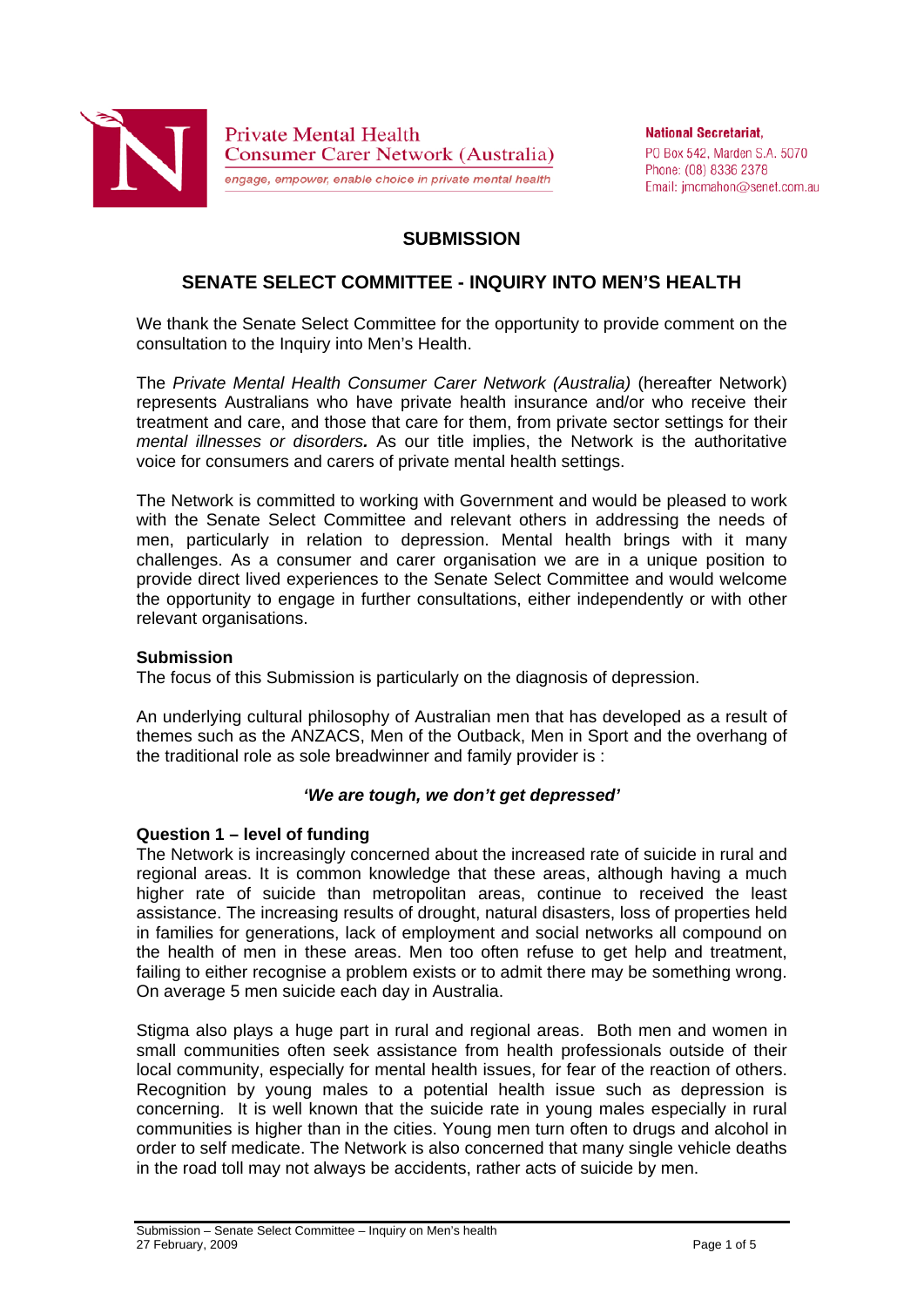Co-morbidity with depression can arise across other men's health problems. If a man is diagnosed with prostate or testicular cancer, followed by the realisation of the potential fatal consequences of the diagnosis and then the treatment to address the problem, it would not be unreasonable that depression may then evidence itself. Consequently as men's awareness of prostate and testicular cancer increases through health promotion it would be expected that co morbid depression would also increase.

The Network is aware that as people become depressed or have a mental illness, general health is neglected and well being, including health checks, suffers.

## **Recommendation**

- i) Increased level of Commonwealth funding to equal that allocated to women's health. (\$80 million has been allocated to the National Peri-natal mental health strategy for example)
- ii) Increased funding by State and Territories to provide vital services particularly in rural and regional areas.
- iii) Increased funding by Commonwealth to fund an awareness and education campaign.
- iv) Greater financial incentives to attract health professionals to rural and regional areas.

#### **Question 2 – adequacy of existing education and awareness campaigns**

The Network considers the number one issue to be greater awareness and improved education. There needs to be a well funded **education campaign** across all media, to alert and encourage men to identify and address health issues and to seek advice and treatment. An investment in early intervention and prevention campaigns will result in a decrease in demand for critical care services at a later stage.

The Network notes and strongly supports a number of very good promotional materials produced by *beyondblue.* These include written materials, DVDs, television advertisements and other print and media coverage, as well as things like banners on buses etc.

*beyondblue* is currently targeting awareness campaigns at men in the workforce where there is a captured audience. The campaign theme is on "how men can help a mate". This approach can be more effective than targeting men's own issues directly By this means, it has been found that some men can self identify and seek help for their own issues. The Network also strongly supports the 'Men's Shed' promotion to sharing and caring. This is where a group of men meet regularly to talk and support each other. Whilst the Network strongly supports the work of *beyondblue*, we would want to see their work rolled out more broadly across Australia. This requires additional resources for them to do so.

#### **Recommendations**

As stigma is often an issue, particularly in the smaller remote or regional areas, the Network would like to see:

i) More work and funding to develop new and refine existing web-based and IT technological alternatives. These could be the incorporation of tele-medicine or tele-psychiatry services in designated GP practices.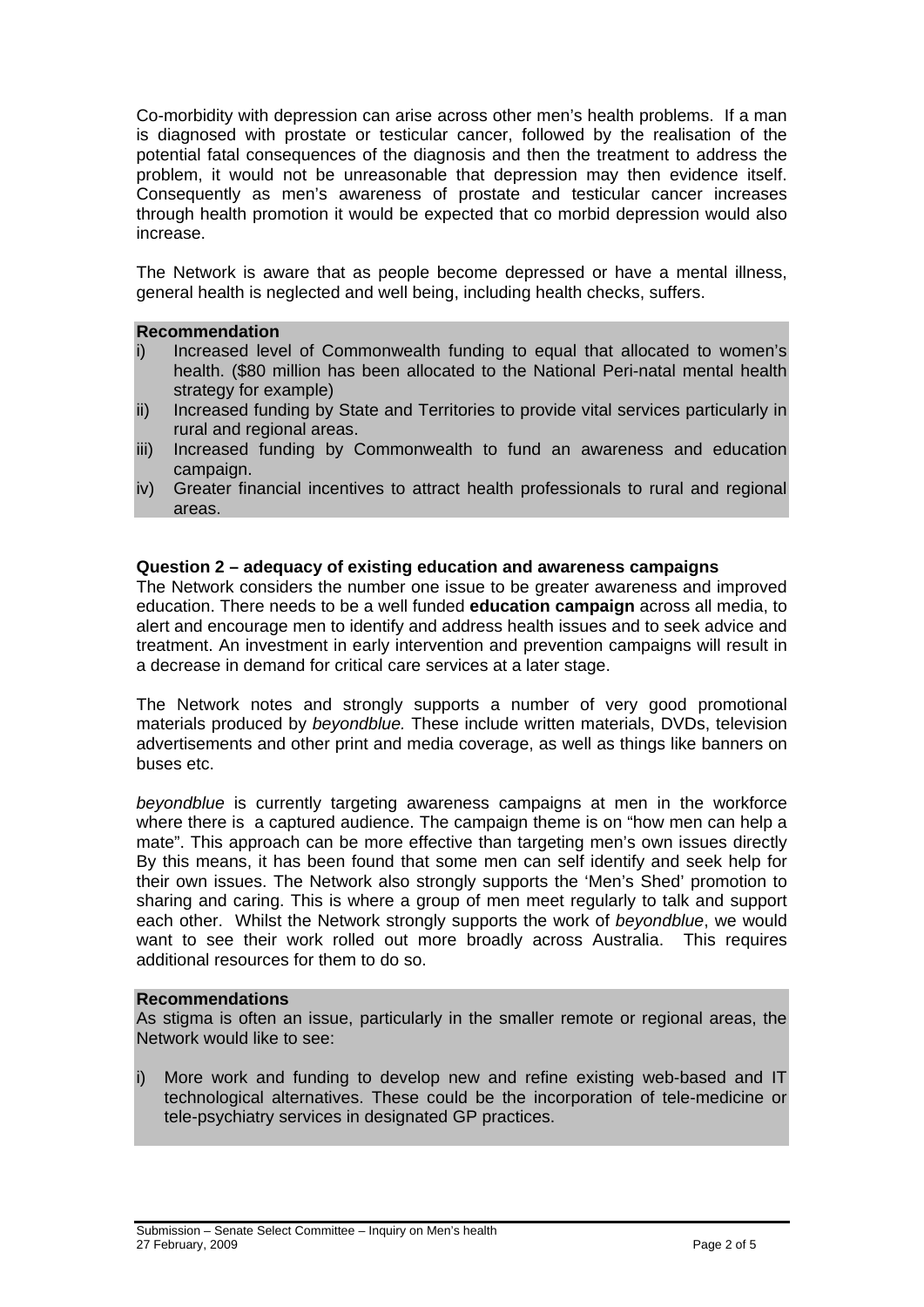- ii) Greater use of an individual's computer ie face to face connections with a health professional via the web-cam technology. Medicare item numbers would need to be raised to encourage this type of practice.
- iii) Develop a focus on community awareness of mental health, through community forums and community based information kiosks which would incorporate men's health and so decrease the community stigma associated with men's mental health ie. get it out in the open and on the same acceptance as heart disease or cancer.
- iv) Leverage off the existing men's networks through sporting clubs as a means of getting the message out in an acceptable environment.

# **Question 3 – Prevailing attitudes**

We note that in recent televised interviews with the Victorian Premier and Prime Minister as they were touring the bushfire areas of Victoria, both showed clear emotion, both tried to control tears but did not hide their emotion. We congratulate both men. This is the sort of message men need to see, that's it is OK to show emotion. It is OK to cry.

We also noted that as a community affected by the bushfires, victims openly wept. There was no need to hide their tears, as everyone understood their anguish and pain. This was acceptable to, and by the community. This is the message we must get across to men.

Although gay men are often conditioned to be more open about their situations, it is important to note that they still suffer from the same issues in terms of their general and mental health.

The Network is aware of a number of issues particularly in relation to the mental health diagnosis of depression. We have set out hereunder the main issues:

### 1. Avoidance

As a general rule, men do not seek advice in terms of their health. They frequently avoid seeking advice from health practitioners for a number of reasons:

- In terms of depression as with many other medical conditions, men do not want to admit there may be something wrong;
- As a generic problem, many men neglect their health, refusing to undertake recommended health checks; a 'We'll address that problem when it presents itself!'[ attitude;
- Young men in particular, see themselves as invincible, and therefore do not recognise there may even be a health problem;
- Women or partners moreover influence the men in their lives in terms of health issues, and often provide the prompt to seek advice; and
- Men often fail in their self awareness and others often see a problem emerging first but may be unsure of how raise the issue.

### 2. Stigma

- Over many generations, in a complex social context, men within a relationship are generally cast as the provider, and with this comes a sense of bravado;
- Similarly society increasingly is casting men in a more physical, sporting, self supporting role, emulating good physical and mental health;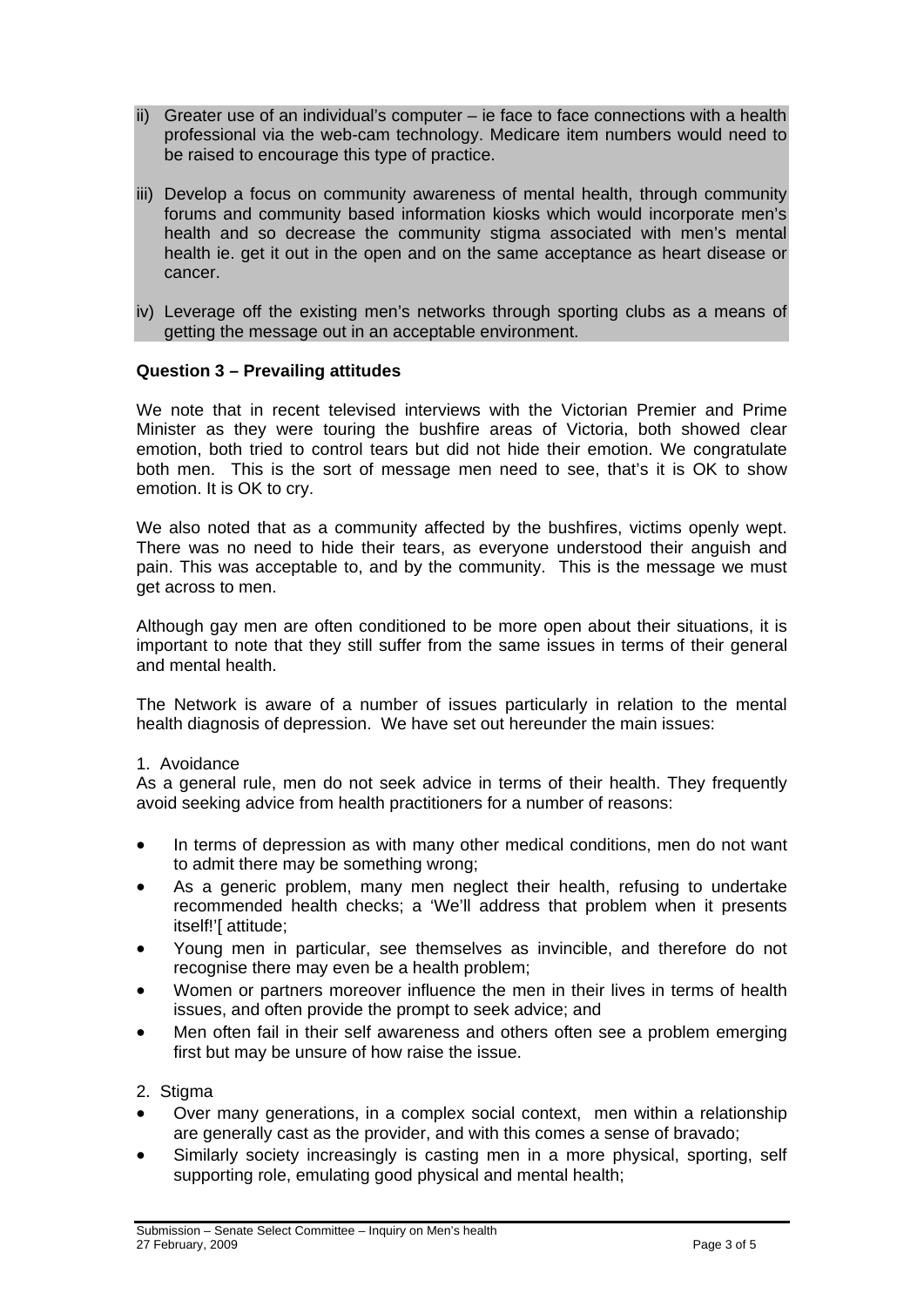- Self admission is a problem for men, and this needs to be addressed first if the proper health and mental health care is to be received;
- Men frequently fail to address a problem even though they may be aware there is a need to do so; and
- Women or partners play a pivotal role in encouragement and acceptance.

### 3. Financial and Economic

Again, many men still see themselves in the role of provider and should there be a loss of employment, housing, etc they feel this particularly as a failure of themselves. This is particularly relevant in the current economic climate with increased lack of job security.

### **Recommendations**

- i) Targeted awareness campaigns to address stigma around mental health diagnoses including depression. Adopt an indirect approach of "How to help a mate" leveraging off the existing Australian male tradition of mateship.
- ii) Greater role of GPs in terms of recalls for health checks.
- iii) Greater role and education of GPs in being aware of depression as an association to cancer diagnoses.
- iv) Free screening by GPs for all three diagnoses.
- v) Outlining the role that partners can play in the encouragement of men to seek help and treatment.

#### **Question 4 – Extent, funding and adequacy for treatment services and support programs**

The extent of the services for men diagnosed with either prostate or testicular cancer and/or depression need to be increased, and with this comes financial considerations.

We have seen a concerted effort over many years in women's health. Significant amounts of funds have been appropriately allocated by all Governments to health areas such as breast and cervical cancer, osteoporosis, post natal depression, domestic violence. Men's health now requires the same funding commitment both in terms of awareness, education and the development of treatment options and funding of research into preventative alternatives.

### **Recommendations**

- i) Targeted services for men must be provided within GP practices, community health settings, and mental health services.
- ii) Targeted services for depression must be provided in a way that does maintain privacy for the individual;
- iii) Men's' health clinics must be established across all jurisdictions, in metropolitan, rural, regional and remote areas.
- iv) Establishment of community support services such as 'Men's Shed' across all jurisdictions, in metropolitan, rural, regional and remote areas.

### **Conclusion**

The Network has been pleased to alert the Committee to the issues detailed in our Submission. We hope that we have highlighted a number of key issues in relation to depression in men. If we want to get a clear message across it would be:

Address the male culture: *We don't get depressed. We are tough. We wont admit to any weaknesses especially being depressed. We wont get help - its too embarrassing. If we ignore the signs, they might go away. We are the providers. We are strong.*